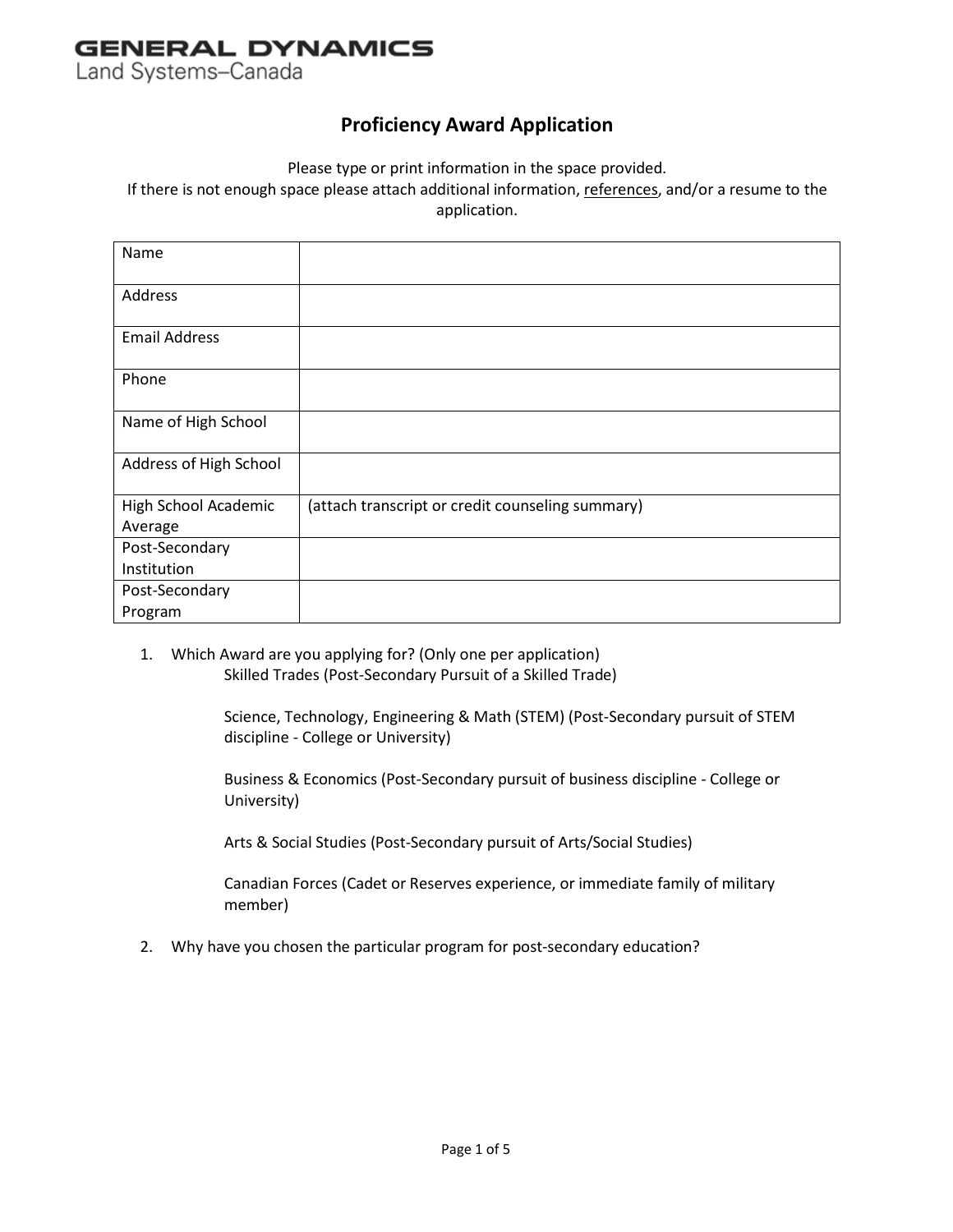3. In what extracurricular activities, community and work experience have you been involved?

4. How have your community and work experiences influenced your career objectives?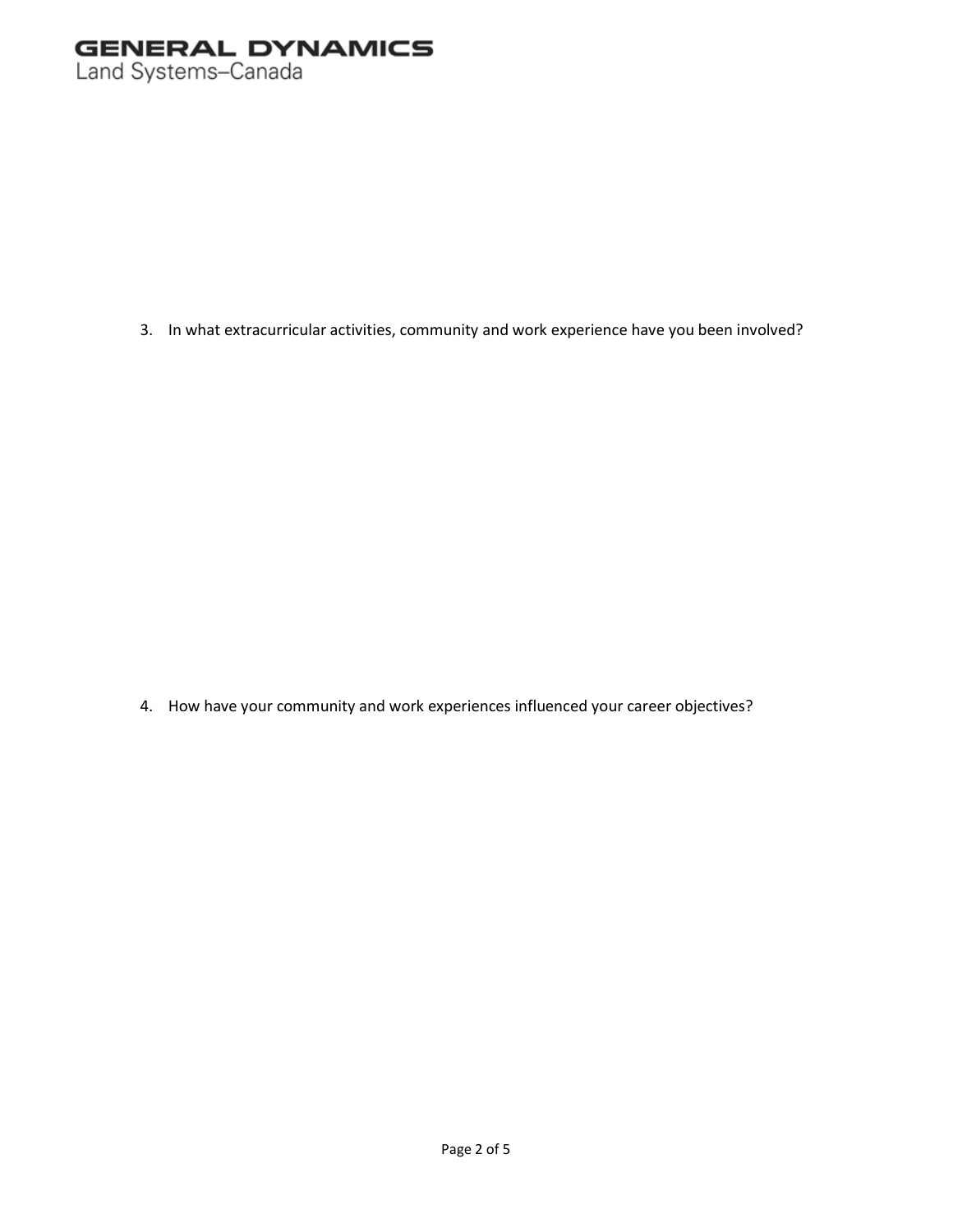Land Systems-Canada

5. What characteristics do you think are important in order to be a successful leader?

6. What does diversity & inclusion mean to you?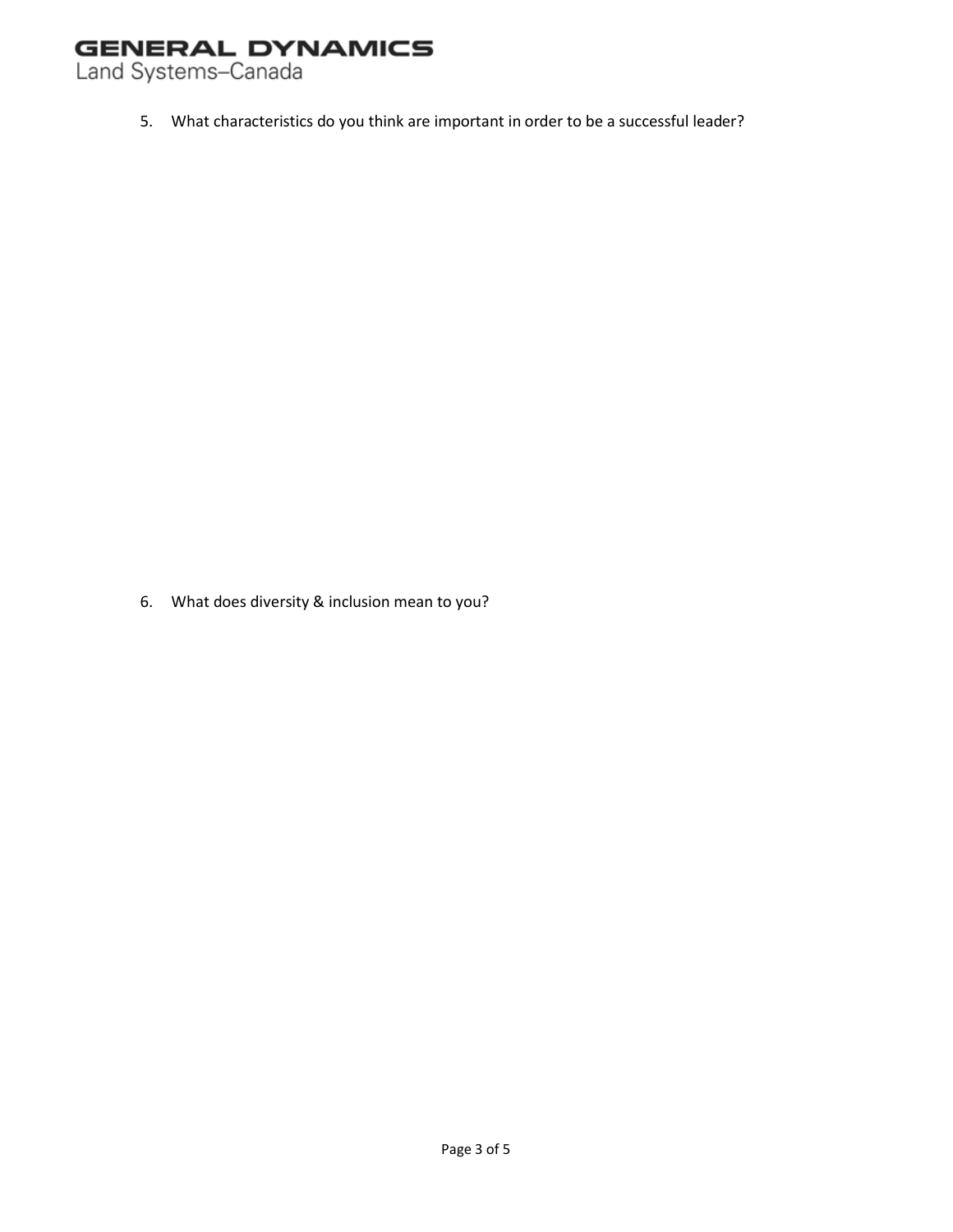Land Systems-Canada

7. For Canadian Forces applicants: Please explain your involvement with the Canadian Armed Forces

8. Please explain a unique challenge you've experienced during your academic career.